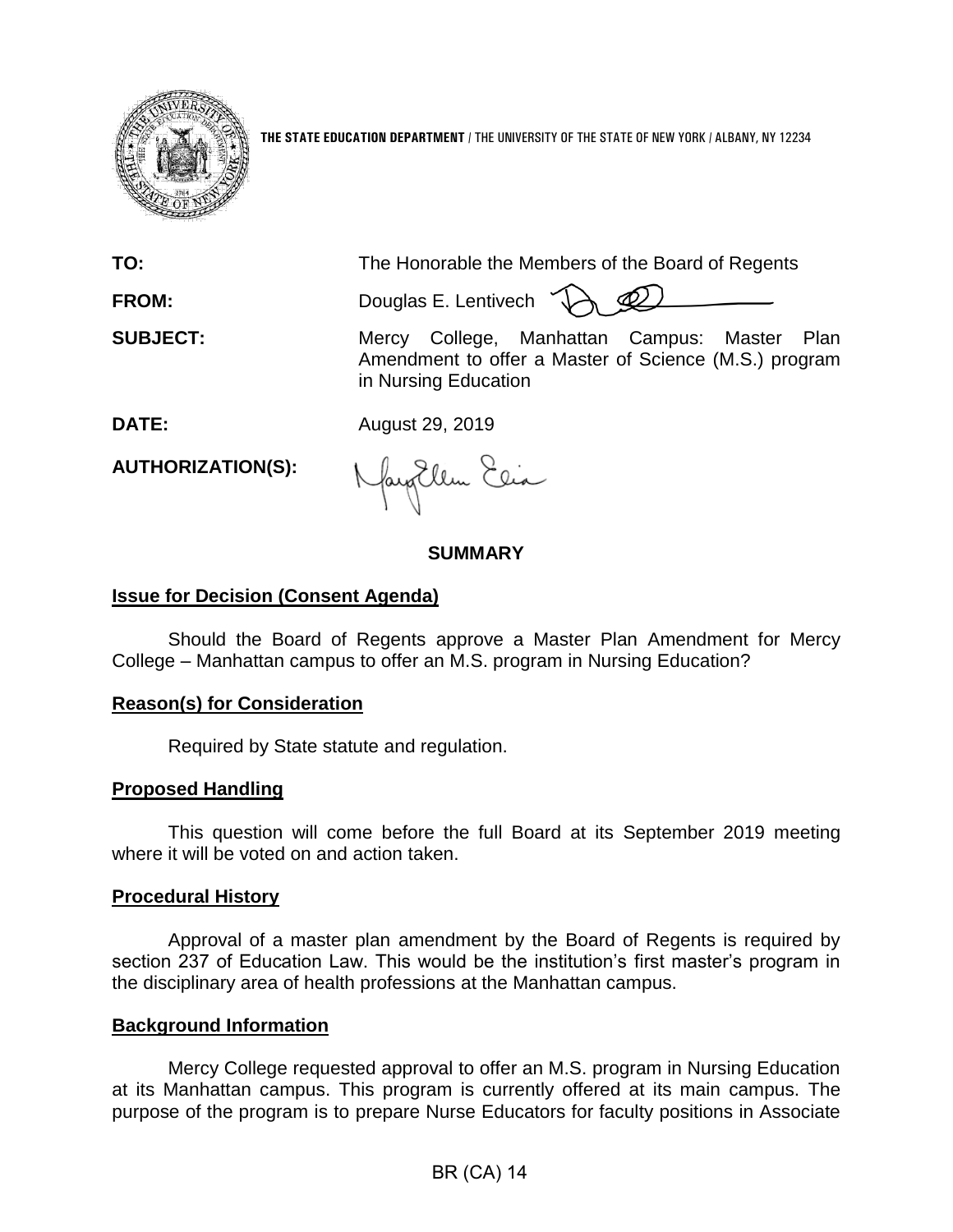and Baccalaureate Degree Programs, and for staff development positions in health care agencies.

The curriculum is 36 credits (33 credits of didactic courses and 3 credits of clinical practicum) and can be completed in three years of part-time study. Didactic courses include courses in Computer Technology, Health Policy, Diversity, Philosophical and Theoretical Foundations of Nursing, Research, Integrated Health Assessment, Curriculum Processes, Instructional Strategies, and Student Evaluation. Students complete 120 hours of clinical experience in the *Nursing education Practicum and Role Development* course. The curriculum meets the American Association of Colleges of Nursing (AACN) *Essentials of Master's Education in Nursing* (2011).

The admission requirements for matriculation and admission into the Master of Science program in Nursing are as follows: baccalaureate degree with a nursing major from a professionally accredited program; a minimum GPA of 3.0; and current and appropriate RN registration/license in the state where the clinical experience is taking place.

Projected enrollment in the first year of the program is 15 new students, with a projected total enrollment of 43 students by year five. Students will have the option to take the program on the Manhattan campus, via distance education, or a combination of campus-based and distance education.

The M.S. in Nursing Education at the Manhattan campus will use the existing facilities at the Manhattan campus, which currently houses classrooms and library. The College plans an expansion at the campus in 2019, which will include a simulation lab. Mercy College provides student resources and services in a supportive environment that enhances student success. These services include academic advising, career services, a learning center, library, Office of ACCESS ability services, bookstore, academic testing department, financial aid, grants office, scholarship program and student counseling service.

In addition to the full-time program coordinator, two full-time faculty members at the main campus will teach at the Manhattan campus for the first year (each faculty member  $\frac{1}{2}$  FTE). Two new full-time faculty will be added to teach exclusively at the Manhattan campus in year two.

Department staff reviewed the application materials, completed a site visit to the Manhattan Campus, and determined that the proposed program meets the standards of registration as set forth in the Regulations of the Commissioner of Education. Following standard protocol, the Department conducted a canvass of degree-granting institutions in the New York City Regents region and received no objections.

# **Related Regents Item**

N/A

# **Recommendation**